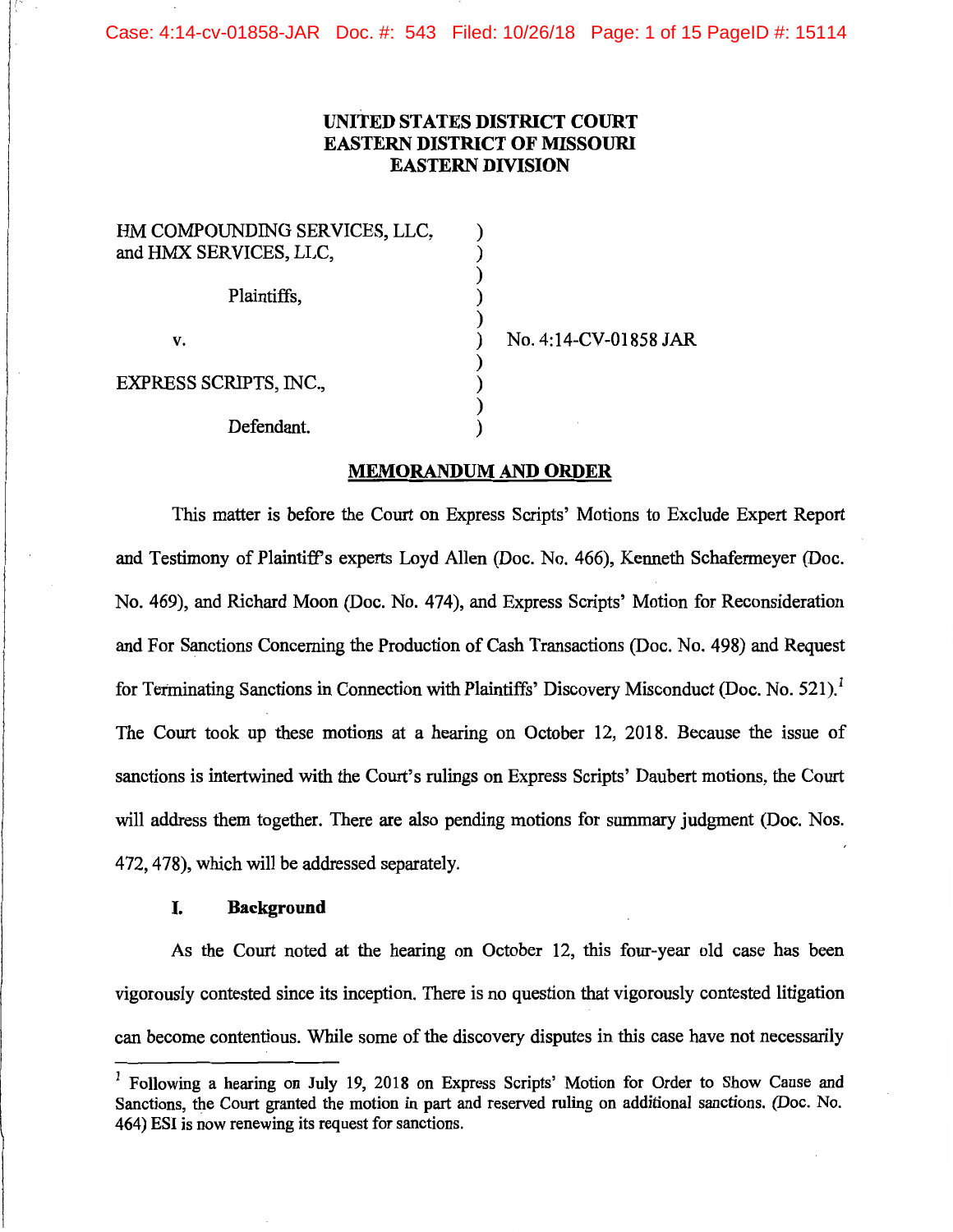been out of the ordinary, there came a point in time when the Court determined it necessary – given the scope and extent of the discovery disputes, and after giving the parties every opportunity to limit those qisputes - to appoint a Special Master to resolve some of the parties' discovery issues.

Among the discovery issues addressed by the Special Master was ESI's motion to compel production of documentation pertaining to HM's cash transactions. (Doc. No. 499-4) The issue of cash transactions is relevant because under the parties' Agreement HM was entitled to seek reimbursement for covered medications at the lesser of the Average Wholesale Price (A WP) or the "usual and customary" price (U&C), which is based on sales to cash paying customers. Records of cash transactions will show whether the price submitted to ESI reflected what HM actually charged its cash customers. HM opposed the motion, stating it had searched its pharmacy database Micro Merchant, and confirmed there "were no such transactions." HM attached a sworn declaration from its Chief Marketing Officer Spencer Malkin in support, stating that "HM searched its records to determine whether [HM]' s records contain any record of its customers paying cash for a dispensed compound prescription during the time period January 1, 2014 through August 31, 2014 and found no such records." (Doc. No. 499-5) The Special Master recommended the ESI's motion be denied based on the representations of Malkin as well as the representations of HM's counsel (Doc. No. 445 at 5-6), and the Court adopted the Special Master's report and recommendation (Doc. No. 447).

By the time fact discovery closed on April 26, 2018, HM had produced a mere 1,263 documents to  $ESI<sub>1</sub><sup>2</sup>$  Two months later, on June 14, 2018, well after the completion of depositions and expert reports, HM produced 18,619 documents to ESI. HM produced 24 more documents

 $<sup>2</sup>$  From ESI's "Production Tracker: HM Compounding's Document Productions," attached to its reply in</sup> support of its request for terminating sanctions. (Doc. No. 529-1).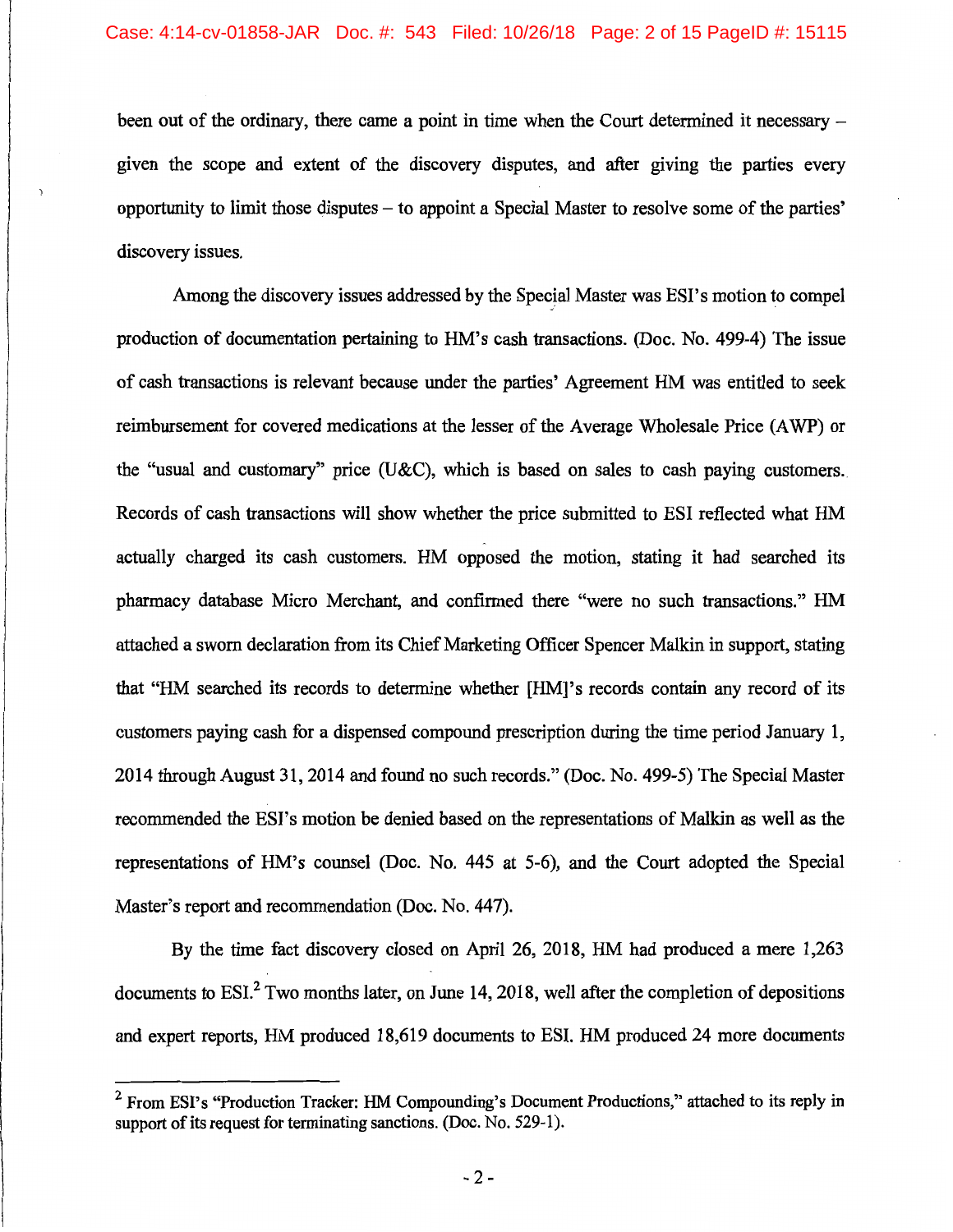on June 22, 2018, and 81 more documents on July 1, 2018. Then, on July 9, 2018, HM-without notice to ESI – produced an additional 28,070 documents. Based on these untimely productions totaling 46, 794 documents, ESI filed a motion for an order to show cause and for sanctions on July 11, 2018, seeking, *inter alia,* an explanation for HM's untimely production. (Doc. No. 451)

In response, HM asserted "substantial justification" for its late production of documents, explaining that it had believed a 2014 e-mail archive with responsive documents was destroyed in a vendor dispute with its then IT vendor EOX/Intermedia in 2016. In April 2018, HM discovered a mirror image copy of the 2014 e-mail archive at another vendor, Advanced Network Consulting. HM represented that the post-discovery production came from that rediscovered 2014 mirror image e-mail archive, which according to HM, was not previously known or available. to them. HM submitted a declaration from its Chief Marketing Officer Spencer Malkin (Doc. No. 459-1) outlining these issues, and representing that as of July 16, 2018, "all relevant documents located within the archive have since been produced to Defendants." ( $\underline{Id}$ . at ¶ 12)

The Court held a hearing on ESI's motion on July 19, 2018. At that hearing, counsel for HM indicated that additional documents from the 2014 archive were being withheld as privileged. The Court granted ESI's motion for sanctions, finding HM's conduct in failing to timely provide documents was, at a minimum, grossly negligent and ordering HM to produce all documents including those on its privilege log in a readable format for attorneys' eyes only. The Court further ordered HM to produce for deposition, at its cost and expense, two of its employees regarding the evidence disclosed in HM's recent document production, as well as a corporate representative to testify regarding HM's recent document production. (Doc. No. 464) The Court . reserved ruling on any other sanctions following the completion of the additional discovery on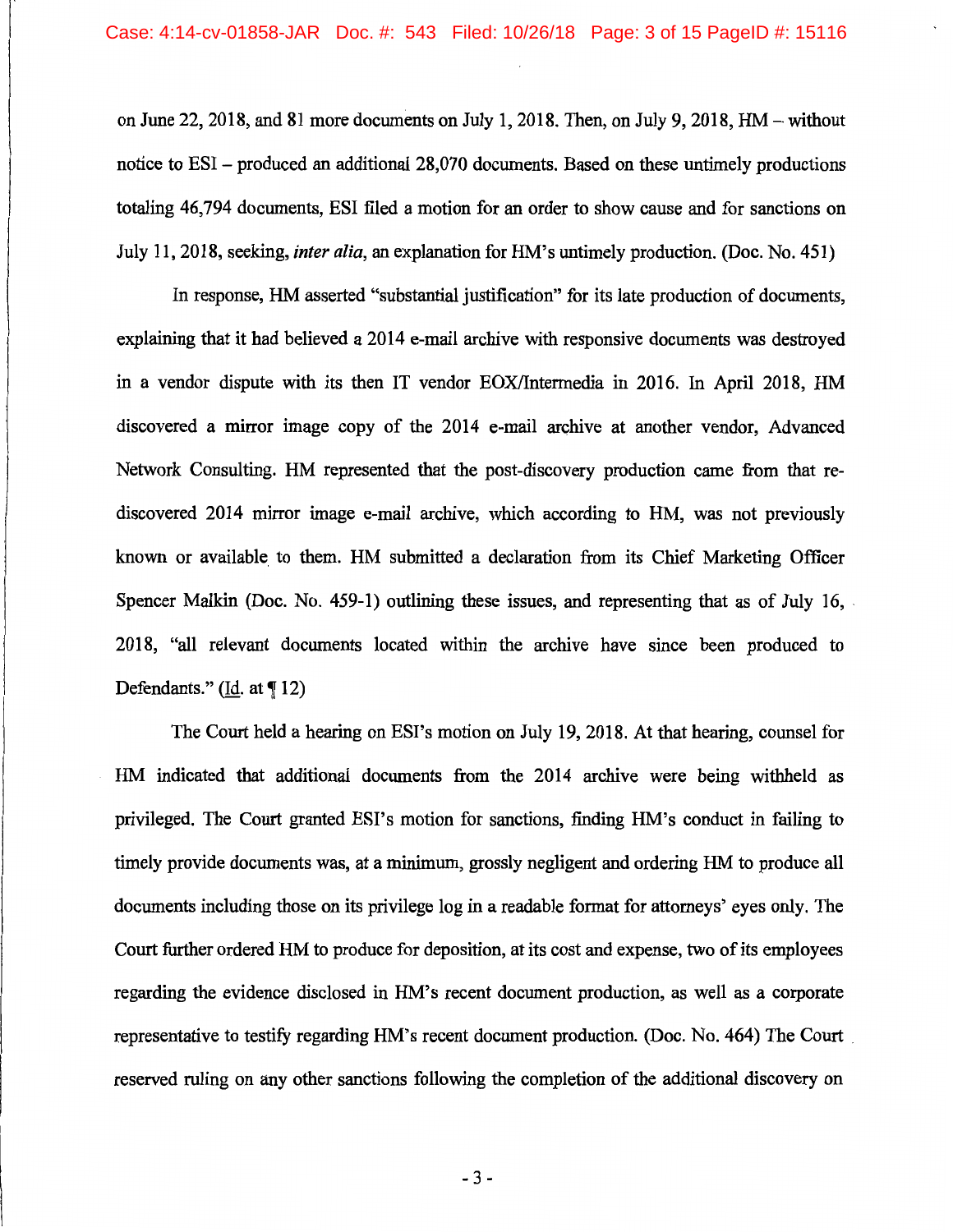HM's late production, and the explanation for it. Thereafter, between July 23 and August 22, 2018,<sup>3</sup> HM produced 71,470 documents that had previously been withheld, including a spreadsheet created in 2014 by Marc Poirier, HM's Chief Financial Officer, detailing thousands of cash transactions processed by HM. (Doc. No. 498-7) Poirier drew on records from Micro Merchant to arrive at an estimated breakdown of cash versus insured transactions processed by HM as of September 16, 2014. This spreadsheet directly contradicts representations made by HM and Malkin to both the Special Master and this Court that there were no such records.<sup>4</sup>

HM has now admitted that Malkin's representation that there were no records of cash transactions was false. In its response to ESI's motion for reconsideration and for sanctions concerning the production of cash transactions filed on September 10, 2018, HM submitted an unsworn declaration from Malkin stating that

The statement in my prior Declaration . . . was made based on a search I directed my staff to make. Specifically, I understood that the relevance of 'cash sales' had to do with ESI claiming that HMC was selling prescriptions for cash at a price lower than A WP. I therefore directed my staff to run a search for records reflecting cash sales at a price different than A WP. That search was run and it was reported to me by my staff that HMC had no records of such transactions. Accordingly, my prior Declaration should have said that a review of HM New Jersey's pharmacy's records do not contain any record of its customers paying cash for a dispensed compound prescription during the period January 1, 2014 through August 31, 2014 that was lower than the A WP charged for those same compounds. *The statement that there were no records of any cash transactions at all was incorrect.* (emphasis added)

<sup>&</sup>lt;sup>3</sup> Apparently there was some back and forth between the parties because the documents produced by HM on July 23 were not in a readable format and had to be resent. Counsel for ESI represented at the October 12 hearing that the documents produced between July 23 and August 22 were "effectively the same documents." (Transcript of Proceedings on October 12, 2018, Doc. No. 525 at 65:9-21)

<sup>&</sup>lt;sup>4</sup> When ESI deposed HM's corporate representative Spencer Malkin in 2016 on HM's cash transactions, Malkin testified there were "some" cash transactions but that they were priced the same as the insured claims submitted to ESI. (Cash transactions priced the "same" as insured submissions would not create a U&C reimbursement issue.)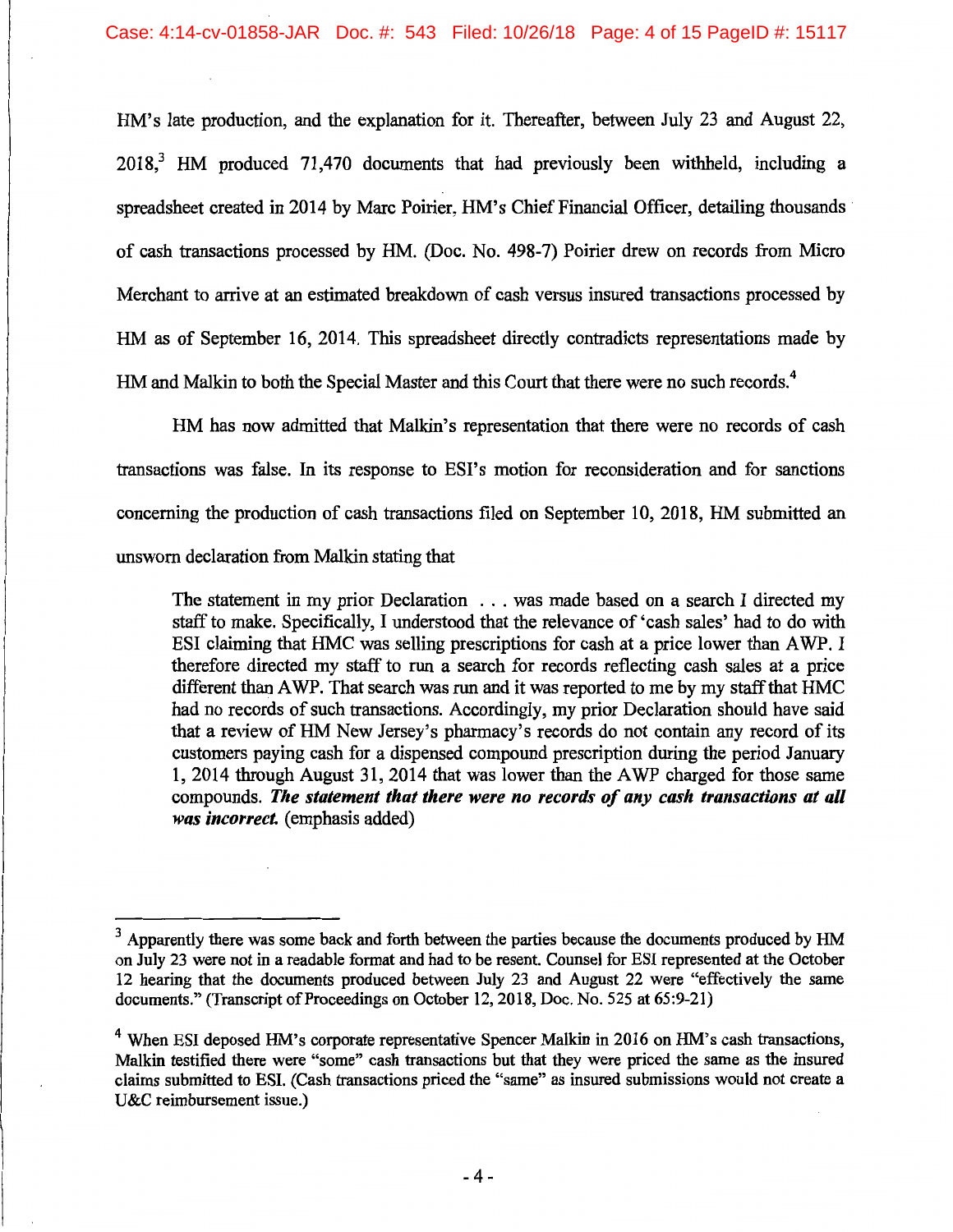The Court-ordered depositions took place on September 27 and 28, 2018. The following week, HM produced over 1,100 additional documents consisting of records of system edits and overrides for prescription claims submitted to ESI for reimbursement ("the audit trail") from its pharmacy database Micro Merchant. This information had been the subject of a number of discovery requests by ESI as far back as September 2015 (Doc. No. 453-1), yet in September 2017, HM's counsel represented "we are not aware of any overrides being performed so we have not identified any documents responsive to this request ... As we understand this request ... we do not have any documents responsive to this request." (Doc. No. 453-6) HM acknowledged at the October 12 hearing that documents from Micro Merchant have always been available to it (and had nothing to do with the IT vendor dispute) and again contradict its previous representations that such records do not exist.

On October 10, 2018, ESI filed a request for terminating sanctions in connection with HM's discovery misconduct. ESI asserts that HM's records of uninsured/cash transactions and the audit trail are relevant not only to its claims and defenses, but also to HM's compliance with the Provider Agreement and its alleged damages and lost profits. The documents also impact the opinions and assumptions offered by each of HM's proffered experts, as discussed below. The Court held a hearing on October 12, 2018 to address the parties' motions for summary judgment and ESI's Daubert motions and took up ESI's sanctions motions as well.

## II. **Discussion**

## **A. Sanctions**

The Court's authority to sanction a party for its discovery misconduct flows from its inherent power to "manage [its] own affairs so as to achieve the orderly and expeditious disposition of cases, including fashion[ing] an appropriate sanction for conduct which abuses the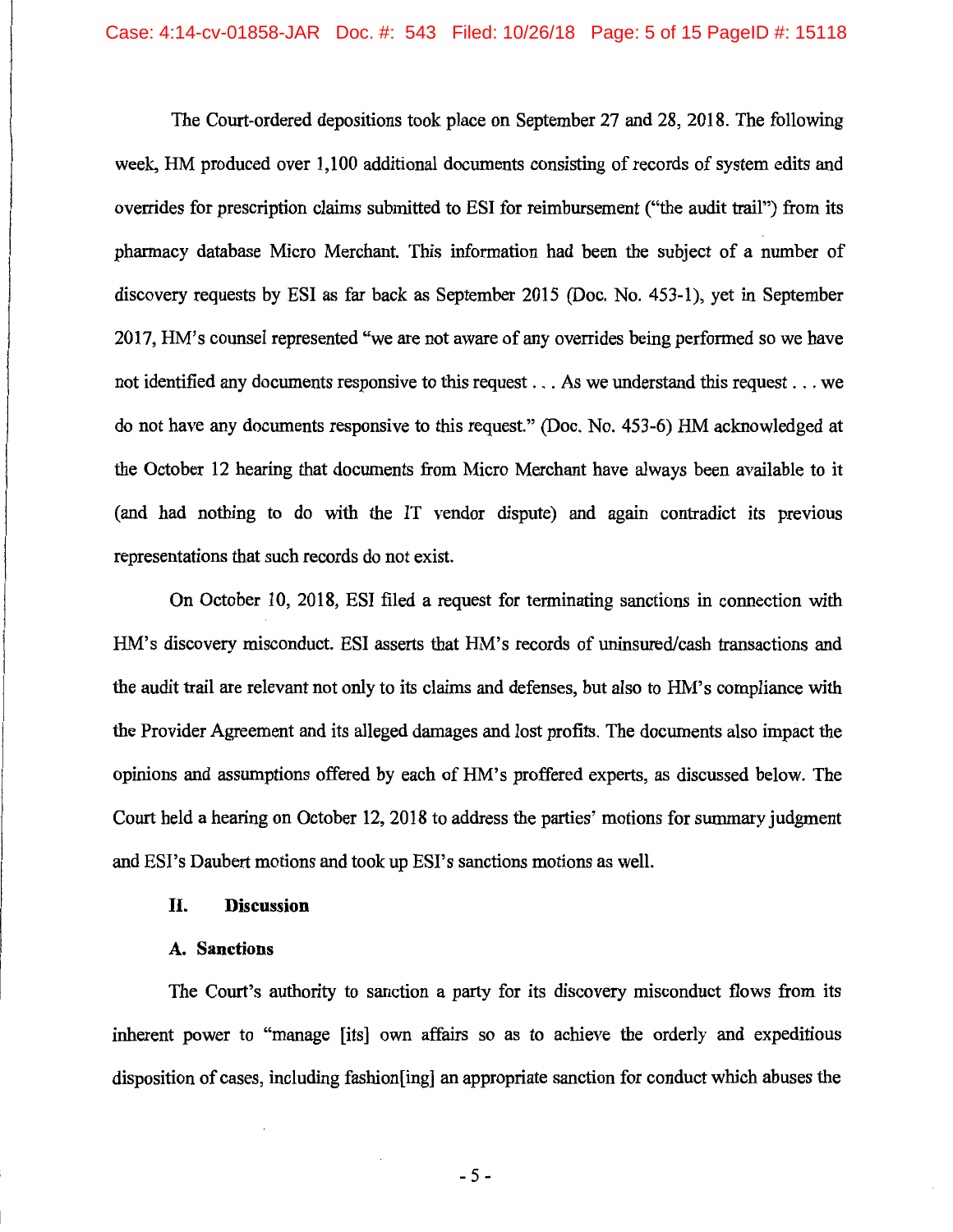judicial process." Knapp v. Convergys Corp., 209 F.R.D. 439, 442 (E.D. Mo. 2002) (internal quotation omitted). Pursuant to Rule 37, a district court has broad discretion to impose sanctions for discovery violations, see Nat'l Hockey League v. Metro. Hockey Club, Inc., 427 U.S. 639, 642-43 (1976) (per curiam), including "(i) directing that the matters embraced in the order or other designated facts be taken as established for purposes of the action, as the prevailing party claims; (ii) prohibiting the disobedient party from supporting or opposing designated claims or defenses, or from introducing designated matters in evidence; (iii) striking pleadings in whole or in part; (v) dismissing the action or proceeding in whole or in part ... " Fed. R. Civ. P. 37.

ESI has requested the Court dismiss HM's claims with prejudice as a sanction for its discovery misconduct. ESI further requests the Court (i) strike HM's answer "on the U & C claims"; (ii) issue an adverse inference instruction that the withheld and presumptively lost records of HM's cash transactions are favorable to ESI and unfavorable to HM; (iii) admit the Poirier spreadsheet for what it shows; (iv) strike the opinions of Plaintiffs' damages expert Kenneth Schafermeyer in their entirety and those portions of the opinions of Plaintiffs' experts Loyd Allen and Richard Moon that did not consider the U  $\&$  C issue based upon HM's false representations that they had no cash transactions; (v) prohibit HM from using any of the late produced documents or information derived therefrom, while permitting ESI to use the documents and information as appropriate; (vi) permit ESI to inform the jury that HM withheld the newly produced documents from production during discovery in this case; (vii) award ESI its fees and costs associated with HM's discovery violations; and (viii) order HM to pay a penalty to the registry of the Court as a deterrent sanction.

"The central requirement of Rule 37 is that 'any sanction must be just,' which requires in cases involving severe sanctions that the district court consider whether lesser sanctions would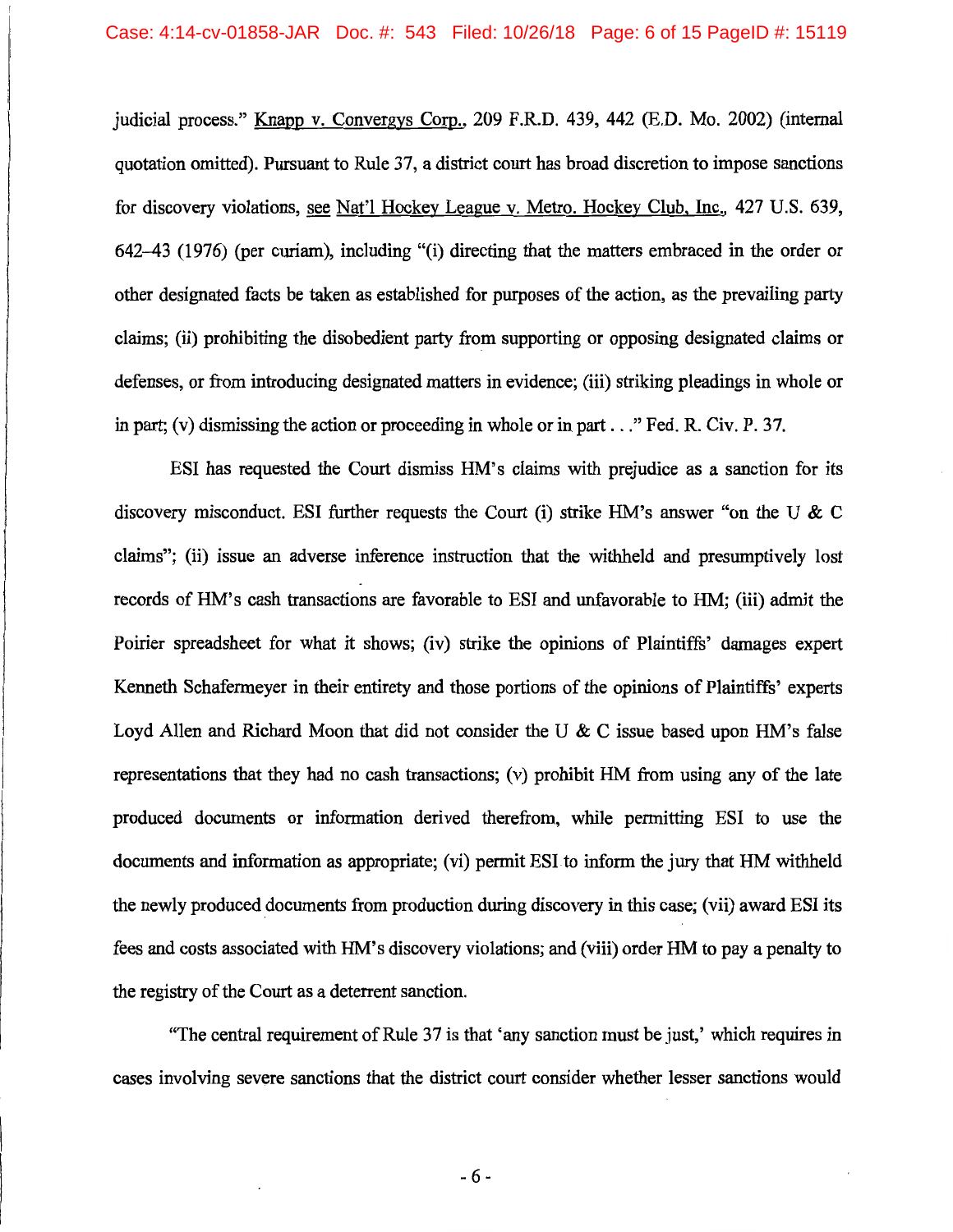be more appropriate for the particular violation." Bonds v. Dist. of Columbia, 93 F.3d 801, 808 (D.C. Cir.1996) (quoting Insurance Corp. v. Compagnie des Bauxites de Guinee, 456 U.S. 694, 707 (1982)). "The choice of sanction should be guided by the 'concept of proportionality' between offense and sanction." Id. "In determining whether a severe sanction is justified, the district court may consider the resulting prejudice to the other party, any prejudice to the judicial system, and the need to deter similar misconduct in the future." Id

The Court is reluctant to direct dismissal of the case, believing that this severest of sanctions should be reserved for the most egregious conduct such as intentional concealment or spoliation. Based on the information and evidence, the Court cannot say conclusively that HM acted intentionally. However, following its October 12 hearing, the Court is more firmly convinced of HM's gross misconduct in failing to comply with the Federal Rules of Civil Procedure regarding discovery and this Court's Orders. Admittedly false declarations were submitted and misrepresentations were made to opposing counsel as well as to the Special Master and this Court with clear, reckless disregard for the truth of the matters. Thousands of documents were produced well after the close of discovery and years into the litigation after repeated representations throughout discovery that HM had searched "all sources," produced "all responsive documents", and had "no other documents" responsive to ESI's requests. As a result, expert reports were prepared and dispositive motions filed  $-$  all without the benefit of access to these documents. HM's explanation for its late production is entirely unacceptable and inexcusable.

Therefore, after careful consideration, the Court finds the following sanctions appropriate to address the gross misconduct and reckless disregard that has occurred in this case. The Court will allow ESI to use the late produced documents and information as appropriate and will admit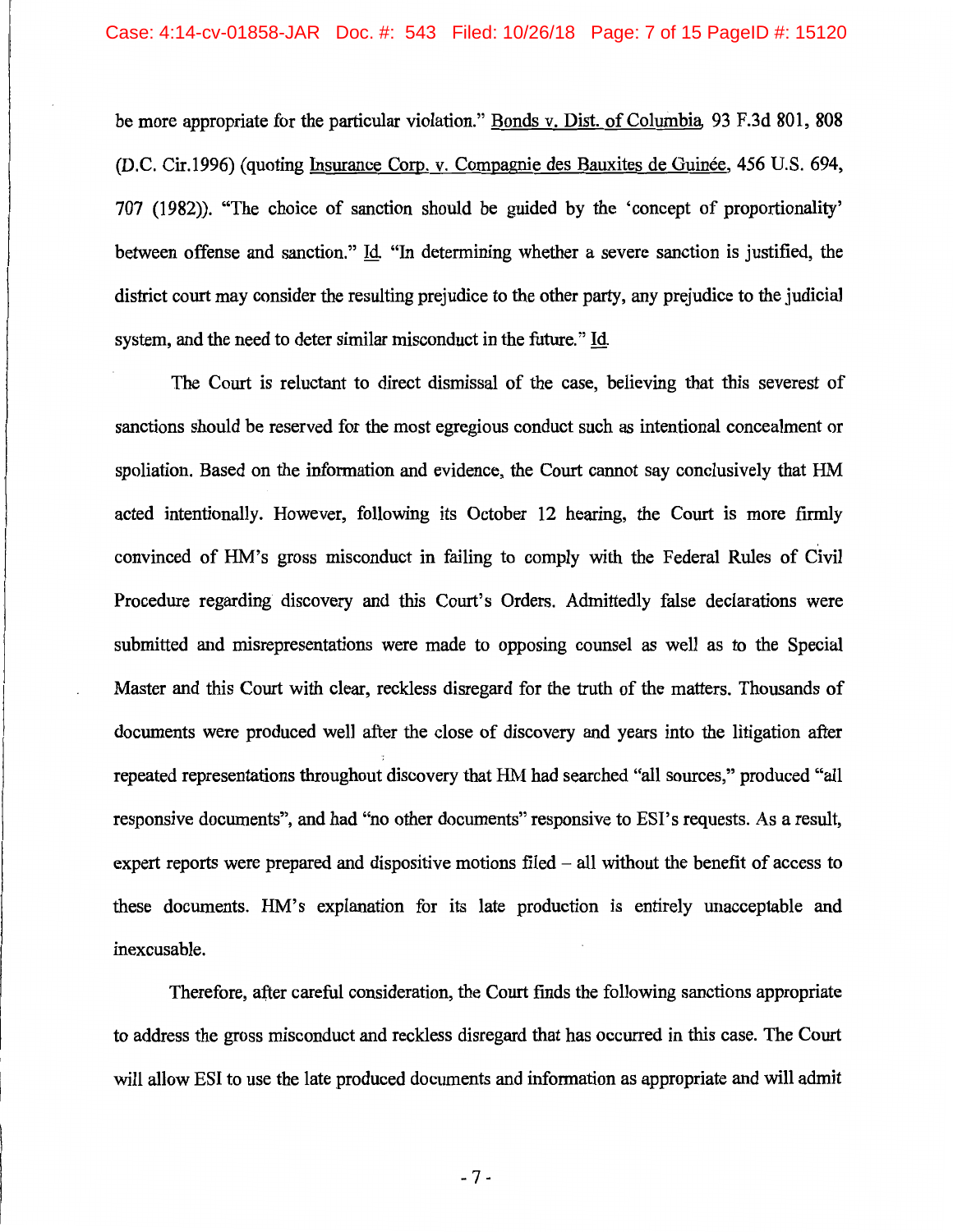the Poirier spreadsheet for what it shows, i.e., evidence of thousands of cash claims for prescriptions priced below AWP and the U&C cash prices HM was submitting to ESI for reimbursement. In addition, HM shall be prohibited from using any of the late produced documents or information derived therefrom.<sup>5</sup> For this reason, the Court finds it unnecessary to inform the jury that HM withheld the recently produced documents during discovery. Further, as discussed in more detail below, the Court will strike the opinions of HM's damages expert Kenneth Schafermeyer in their entirety as well as those portions of the opinions of HM's experts Lloyd Allen and Richard Moon that relied on HM's false representations that it had no cash transactions. Lastly, the Court will award ESI its fees and costs associated with its sanction motions and court appearances. ESI is hereby directed to submit its fees and costs for the Court's review under seal as soon as possible.

The Court will reserve ruling on ESI's request that HM's answer on the U&C claims be stricken. It is unclear as to what claims ESI's request applies, and in any event, with the production of the Poirier spreadsheet, ESI has the evidence to establish this claim. Likewise, the Court will reserve ruling on ESI's request for an adverse inference instruction concerning HM's withheld and presumptively lost records of cash transactions. Such an instruction is neither necessary nor appropriate at this point. The Court can determine whether such an instruction should be given at the time of trial.

### **B. Daubert motions**

HM has designated Kenneth Schafermeyer, R.Ph., Ph.D., as its expert to testify on HM's claimed damages; Loyd Allen, R.Ph., Ph.D., as its expert to testify regarding, *inter alia,* unpaid claims submitted by HM to ESI; and Richard Moon, PharmD, R.Ph., FIACP, as its expert to

 $<sup>5</sup>$  The Court notes that at the October 12 hearing, counsel for HM represented that HM was not relying on</sup> any of the late produced documents. (Transcript at 52:6-10)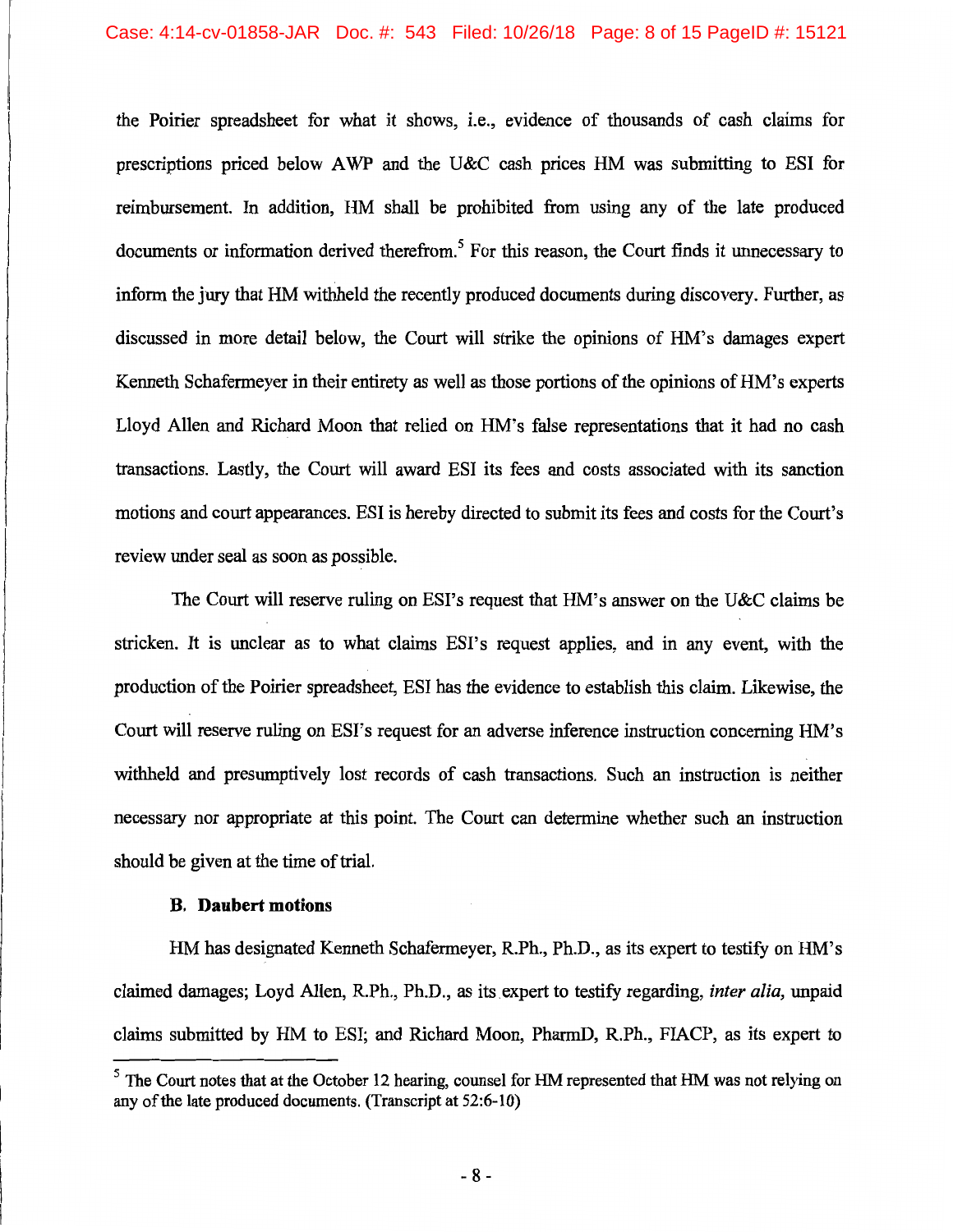testify regarding various pharmacy-specific issues in this case.<sup>6</sup> ESI moves to exclude their testimony and opinions. ESI does not challenge their qualifications or experience, but argues their opinions are neither relevant nor reliable. Again, as discussed above, the issue of sanctions overlaps and is intertwined with ESI's Daubert motions.

The admission of expert testimony in federal court is governed by Federal Rule of Evidence 702. A district court acts as a "gatekeeper" when screening expert testimony for relevance and reliability. Daubert v. Merrell Dow Pharm., Inc., 509 U.S. 579, 590-93 (1993); Russell v. Whirlpool Corp., 702 F.3d 450, 456 (8th Cir. 2012). To satisfy the reliability requirement, the party offering the expert testimony "must show by a preponderance of the evidence both that the expert is qualified to render the opinion and that the methodology underlying his conclusions is scientifically valid." Barrett v. Rhodia, Inc., 606 F.3d 975, 980 (8th Cir. 2010) (quoting Manno v. Tyson Fresh Meats, Inc., 457 F.3d 748, 757 (8th Cir. 2006)). To satisfy the relevance requirement, the proponent must show that the expert's reasoning or methodology was applied properly to the facts at issue. Id.

A court is entitled to substantial discretion in determining whether expert testimony should be allowed. "There is no single requirement for admissibility as long as the proffer indicates that the expert evidence is reliable and relevant." Russell, 702 F.3d at 456-57 (quotation omitted). "An expert's opinion should be excluded only if that opinion is so fundamentally unsupported that it can offer no assistance to the jury." Synergetics, Inc. v. Hurst, 477 F.3d 949, 956 (8th Cir. 2007) (internal quotation marks and citation omitted); see also Minn.

 $6$  HM also disclosed Allen and Moon as rebuttal experts "on the subject of compound pharmacy and other retail pharmacy gross and net margins", and referred to their deposition testimony for the opinions to be presented at trial. (Doc. Nos. 440-1, -2) ESI has moved to strike their rebuttal opinions for failing to provide rebuttal reports for either expert. (Doc. No. 440) It is unclear to the Court what Allen's or Moon's rebuttal opinions are, or the basis for their opinions. For this reason, the Court will reserve ruling on ESI's motion.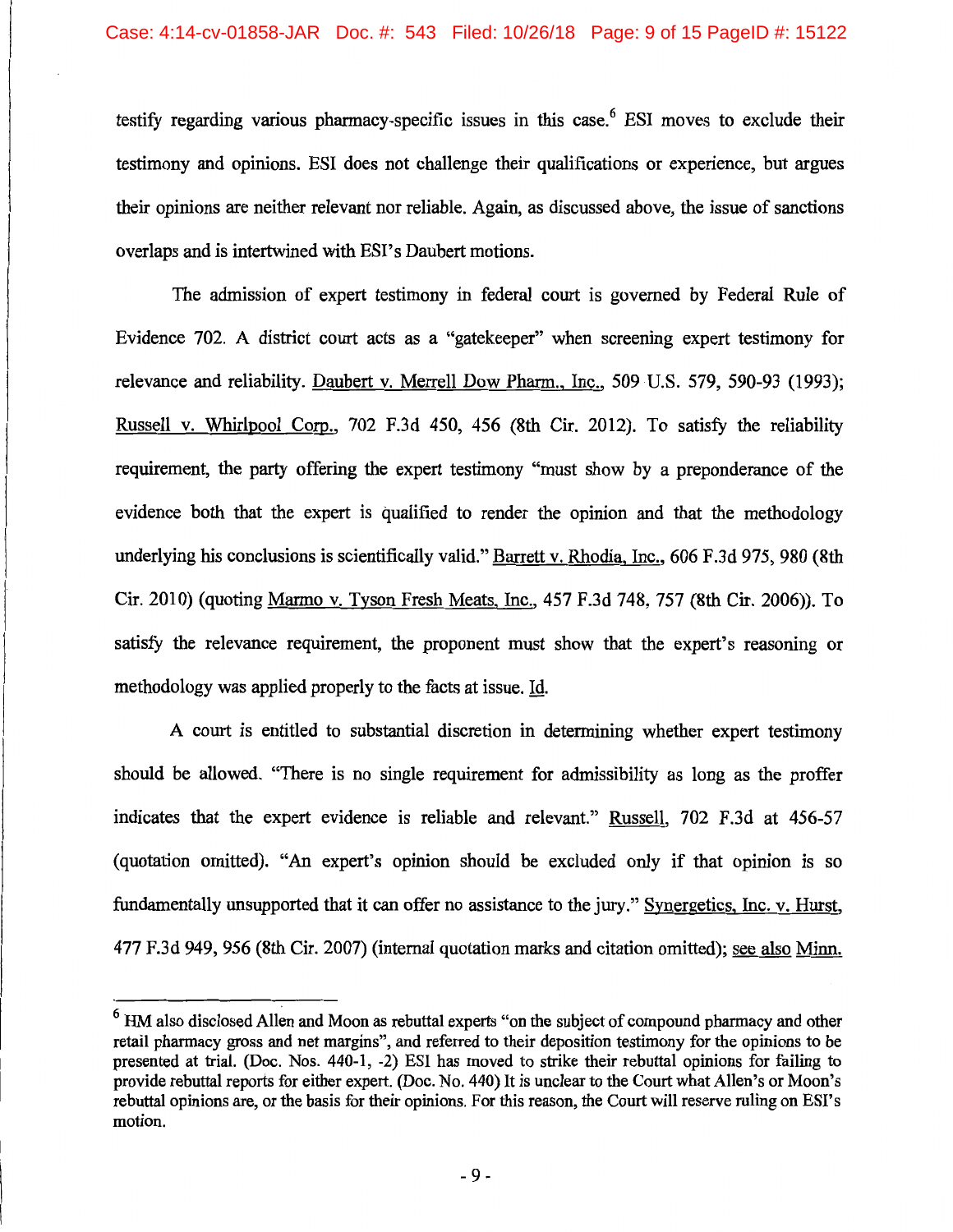Supply Co. v. Raymond Corp., 472 F.3d 524, 544 (8th Cir. 2006) (quotation omitted). "[D]oubts regarding the usefulness of an expert's testimony" are resolved in favor of admissibility, Marmo, 457 F.3d at 758; accord Johnson v. Mead Johnson & Co., 754 F.3d 557, 562 (8th Cir. 2014), because "[a]n expert's opinion should be excluded only if that opinion is so fundamentally unsupported that it can offer no assistance to the jury, Synergetics, Inc. v. Hurst, 477 F.3d 949, 956 (8th Cir. 2007) (internal quotation marks and citation omitted).

As noted above, HM's discovery misconduct directly affects the testimony and reports of each of HM's experts. All three experts acknowledged that HM's U&C prices would have affected their analyses/opinions, but that they did not consider this factor based on unsupported (and now admittedly false) representations from HM and Malkin that there were no records of cash transactions. Schafermeyer states that because HM sold only a "handful of cash prescriptions in cases where a particular drug wasn't covered by a third-party plan, there was no basis for determining a usual and customary price." (Schafermeyer Report, Doc. No. 470-1 at 3 n. 3, 5) In contrast, Allen states HM had no cash transactions and thus no "usual and customary" pricing model. As a result, Allen opines that HM's only option was to use the AWP plus fee model, which, he states, was used "appropriately and consistently." (Allen Report, Doc. No. 467- 1 at 28) Similarly, Moon notes in his report that "[t]he vast majority of the pharmacies during the Relevant Period that billed compounds did not have cash paying business [sic], as was the case with HM Compounding." (Moon Report, Doc. No. 476-1 at 3) As discussed above, however, these reports are contradicted by the late produced documents, including the Poirier spreadsheet detailing thousands of cash transactions processed by HM. (Doc. No. 498-7)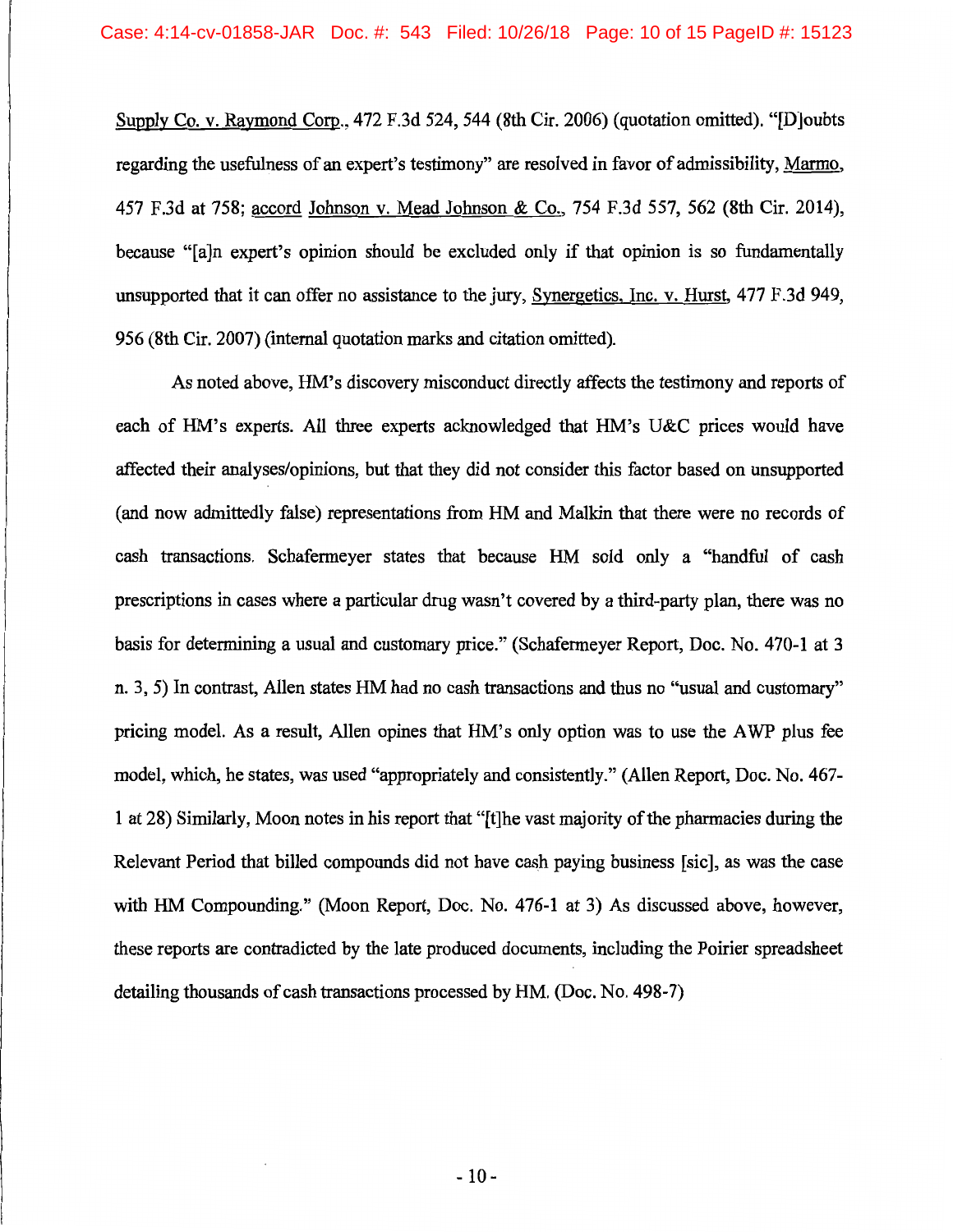# **(1) Kenneth Schafermeyer, R.Ph., Ph.D.**

Schafermeyer was retained by HM to testify in support of its claimed damages resulting from unpaid claims and lost profits. He relies on claims summary spreadsheets prepared by HM and represented as "complete and accurate summaries" of all claims submitted to ESL Those representations, however, are admittedly false. Schafermeyer calculated damages on unpaid claims based on the cost he presumed HM would be paid for these prescriptions. He made no attempt to validate HM's claims summaries because he was not given the actual claims data that would have allowed him to do so. Schafermeyer acknowledged that prescription reimbursement is generally the lower of (1) estimated acquisition cost  $(EAC)^7$  for drug ingredients plus a dispensing fee or (2) the pharmacy's usual and customary (U&C) charge for the same service (Schafermeyer Report at 5), but disregarded the U&C price in his analysis, explaining that without records of cash transactions, "there was no basis for determining a usual and customary price." (Id. at 5) HM has since produced those cash transactions records.

Because the Court is taking ESl's Daubert motions and motions for sanctions together, the Court notes that some of Schafermeyer's opinions are speculative and would not be admissible. In particular, his opinions on HM's unpaid claims improperly assume that every claim submitted (plus refills) would have been paid, regardless of whether it was actually covered and payable under the terms of the Provider Agreement or the patient's prescription drug plan. Schafermeyer's opinions on HM's lost profits through August 2017 assume that HM would still be in business, and fail to take into account any other factors that may have affected HM's profits, such as changes in plan design, coverage, participants, or other PBM changes. Moreover, Missouri law does not allow recovery of lost profits beyond the notice period where, as here, the

 $<sup>7</sup>$  According to Schafermeyer, EAC is equal to a maximum allowable cost for multiple-source products if</sup> one exists; otherwise EAC is based on a percentage of the average wholesale price (AWP). (Schafermeyer Report at  $5$  n.  $5,6$ )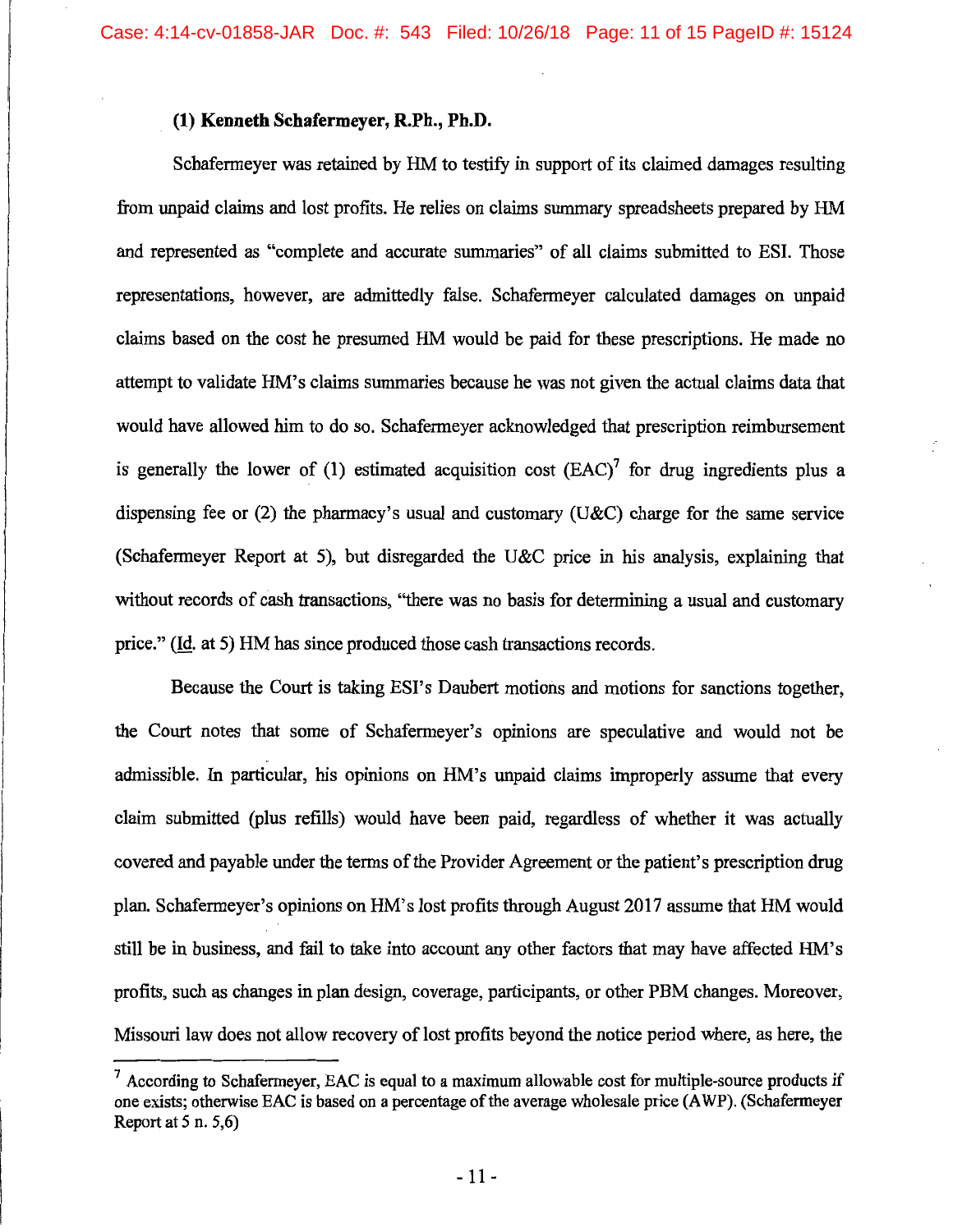contract is terminable at will. See Children's Broad Corp. v. Walt Disney Co., 245 F.3d 1008, 1019 (8th Cir. 2001); Asamoah-Boadu v. State, 328 S.W.3d 790, 796-97 (Mo. Ct. App. 2010).

In any event, the Court finds that all of Schafermeyer's analyses and damages calculations, "based on information provided by [HM] and represented to [him] as true, accurate and complete" (Schafermeyer Report at 19), are unreliable and suspect. It is now clear that Schafermeyer did not have full, accurate and complete information, as evidenced by the thousands of pages recently produced and attributable to HM's discovery misconduct. There is no right to rehabilitate Schafermeyer at this late date. The only appropriate sanction therefore is to exclude his opinions in their entirety.

# **(2) Loyd Allen, R.Ph., Ph.D.**

In his expert report, Allen opines about the pharmacy industry and compound pharmacies specifically; the "clinical appropriateness" of formulations that HM claims to have used in preparing certain compound medications; and FDA approval and A WP pricing generally. HM maintains that Allen's opinions regarding "the FDA and its pharmaceutical approval policies" are relevant to its tortious interference claim because the opinions go to: (a) whether statements in letters that ESI allegedly sent to patients "are in fact misleading"; and (b) HM's allegation that ESI sought to "end coverage" of drugs compounded by HM and "other independent compounding pharmacies[.]" (Doc. No. 494 at 8-9) HM also contends that Allen's testimony regarding "clinical appropriateness" is relevant to its tortious interference claim, if ESI rejected claims as to "widely recognized and used formulas as part of its 'Compound Management Solution' ...." (Id. at 9) The Court has always been clear that it would proceed to trial on the parties' contract-based claims before addressing HM's remaining claims. Nevertheless, Allen's opinions may become relevant if for example ESI takes the position that HM misrepresented its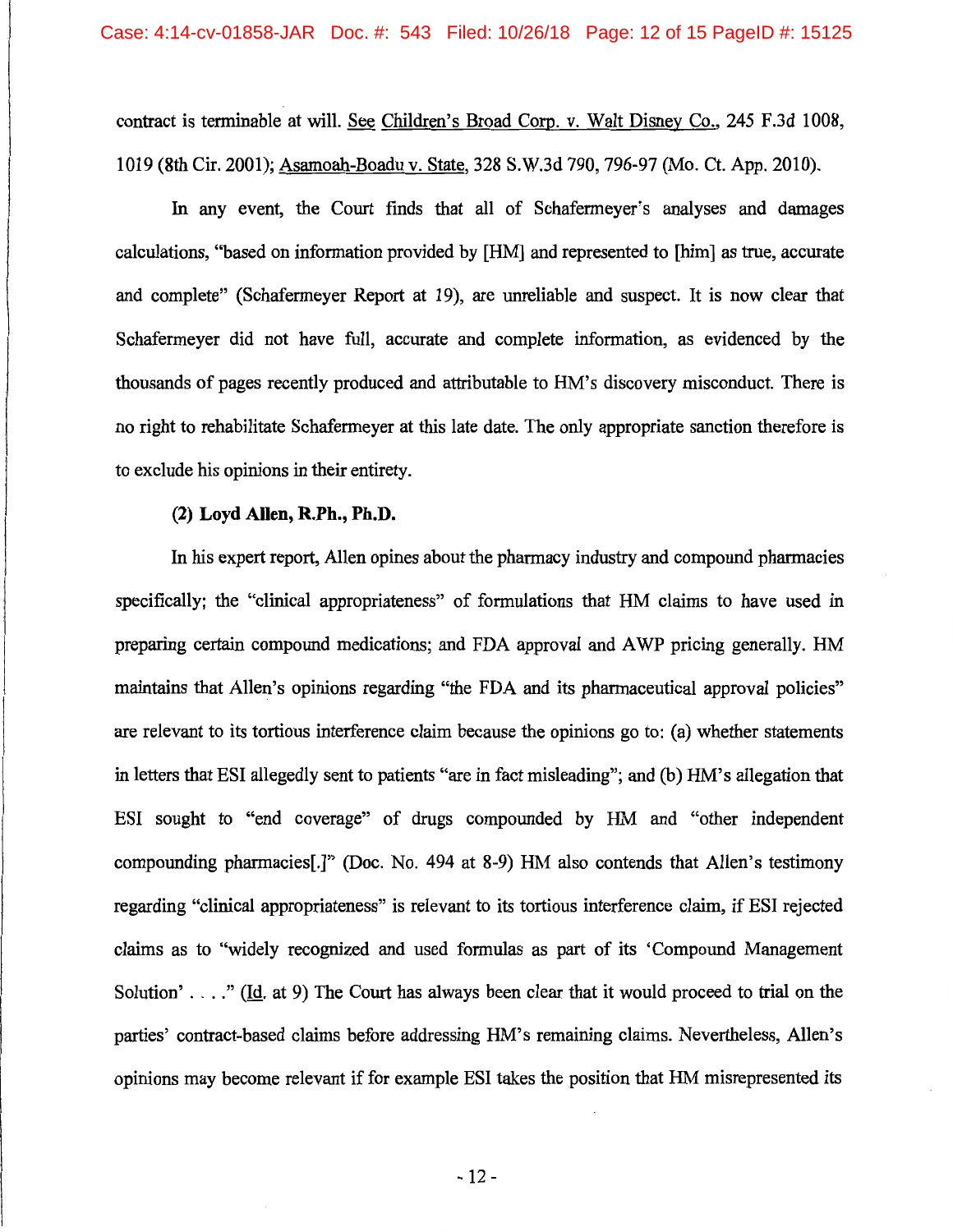use of non-FDA approved compounds. For this reason the Court will reserve ruling on ESI's motion to exclude Allen's testimony and report pertaining to the FDA and its pharmaceutical policies and clinical appropriateness.

Further, Allen's opinion regarding the AWP of prescription drugs is unreliable and suspect because it is based on unsupported (and now admittedly false) representations from HM and Malkin that HM had no cash transactions. Specifically, Allen operated under the premise that HM had no cash business and thus no usual and customary pricing model to determine, for purposes of reimbursement, which was the lessor of the two - A WP or U&C. (Allen Report at 28) As a result, Allen concluded that "the only option [HM] had was to use the A WP plus fee model, which was used appropriately and consistently." Id. As discussed above, the Court has determined that an appropriate sanction for HM's conduct in misrepresenting its cash business and then producing records of cash transactions well after the close of discovery is to exclude those portions of the experts' opinions that rely on those misrepresentations. Thus, the Court will exclude Allen's A WP opinion.

# (3) **Richard Moon, PharmD, R.Ph.,** FIACP

In his expert report, Moon opines on compound billing practices, and specifically how compound medications are priced; delivery and co-payments, and specifically how the compound pharmacy industry treated the "collection" of copayments and why HM believed its practices were consistent with those practices; and pharmacy marketing, and specifically what the industry considers to be a "preprinted prescription form."

Moon's opinions pertaining to how the compound pharmacy industry treats the collection of copayments and what the industry considers to be a preprinted prescription form are directly relevant to the parties' contract based claims and thus relevant and admissible. However, his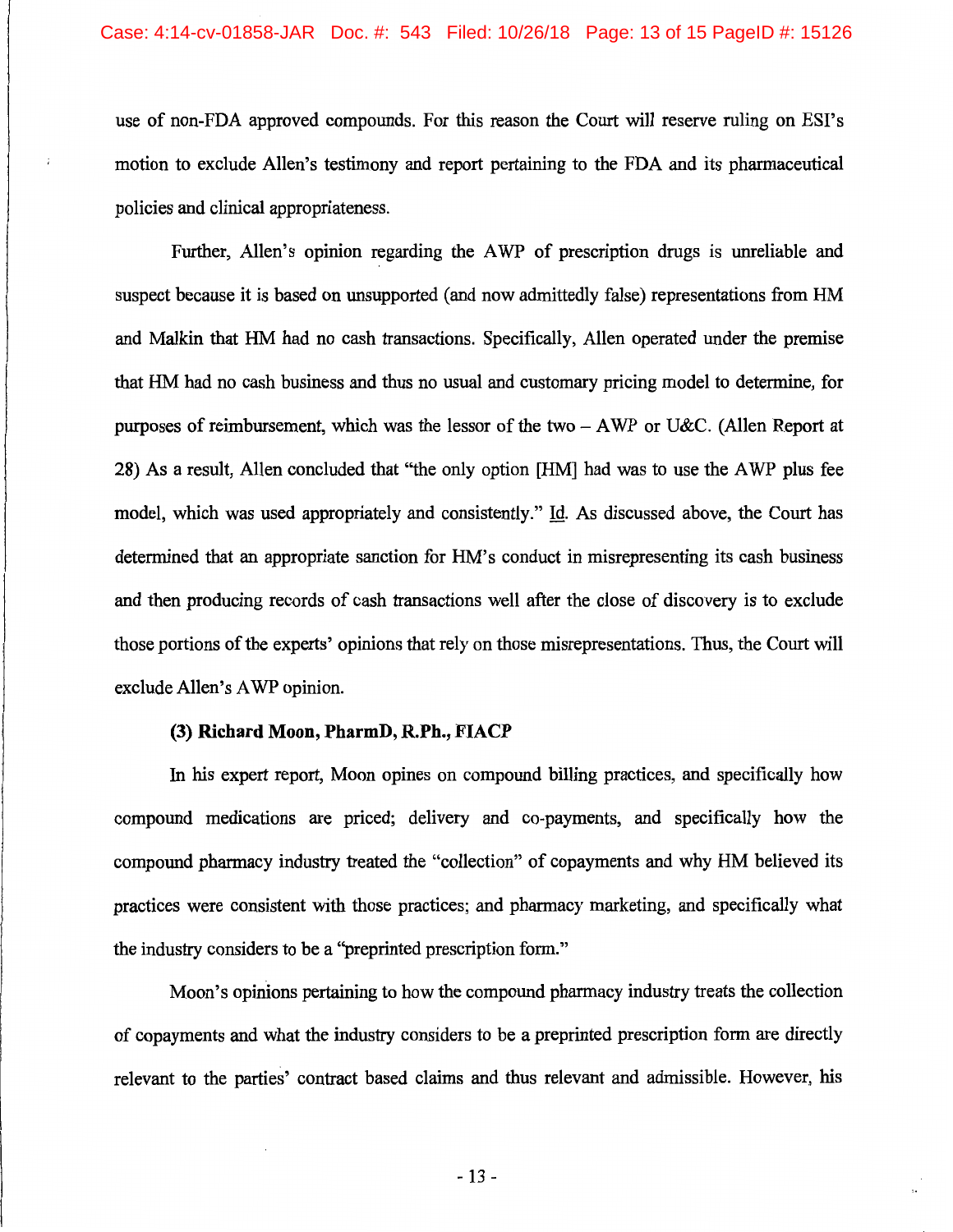opinion as to why HM believed its practices were consistent with these standards and practices is not. First, it is not appropriate for an expert witness to opine on a party's state of mind. In re Genetically Modified Rice Litigation, 666 F. Supp. 2d 1004, 1025 (E.D. Mo. 2009). Secondly, a party's state of mind, intent or knowledge is not relevant on a breach of contract claim. Under Missouri law, a breach of contract claims includes the following essential elements; (1) the existence of a valid contract; (2) the defendant's obligation under the contract; (3) a breach by the defendant of that obligation; and (4) resulting damages. CitiMortgage, Inc. v. Just Mortg., Inc., No. 4:09 CV 1909 DDN, 2012 WL 1060122, at \*11 (E.D. Mo. Mar. 29, 2012). This portion of Moon's opinion is further suspect and unreliable based on the late produced documents.

Moon can also opine on industry standards for compound billing practices generally, but for the reasons stated above the Court will strike as unreliable his opinion, based on unsupported (and now admittedly false) representations from HM and Malkin, that "[t]he vast majority of the pharmacies during the Relevant Period that billed compounds did not have cash paying business, as was the case with HM Compounding." (Moon Report at 3)

# III. Summary judgment motions

The Court notes that all of the documents at issue were produced by HM well after the close of discovery and briefing of summary judgment motions. Although no party has requested an opportunity to supplement their summary judgment motions, in light of the Court's rulings herein, the Court will grant the parties until Wednesday, October 31, 2018 to file any supplemental briefing in support of their respective summary judgment motions. Any responses shall be filed by the end of business on Monday, November 5, 2018 and any replies shall be filed by the end of business on Tuesday, November 6, 2018.

Accordingly,